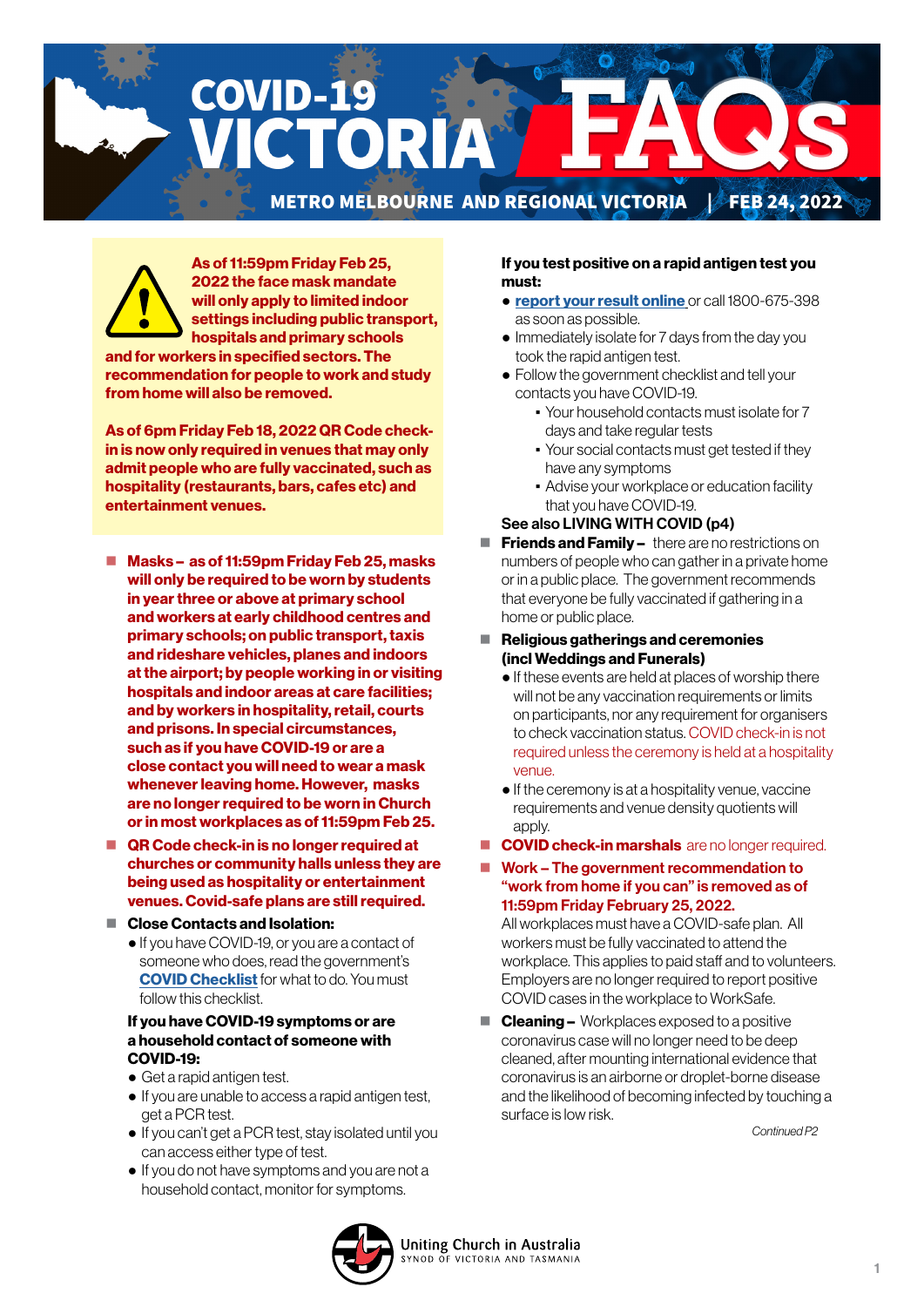

- Schools, Childcare and Early Learning **Centres** are open to all ages. Masks must be worn indoors at primary schools by all staff, visitors and students in year 3 and above.
- **Adult/Higher Education –** The government recommendation to "study from home if you can" is removed as of 11:59pm Friday February 25. QR code check-in required by all staff, students and visitors. Masks recommended, but not compulsory.
- $\blacksquare$  Childcare and Early Learning Open
- Pubs/Restaurants/Cafes/Entertainment **venues** are all open for the fully vaccinated. Face masks must be worn. Vaccination requirements do not apply for food and drink venues which are operating takeaway services only or in food courts. People under 18 are no longer required to provide proof of vaccination at hospitality venues.
- $\blacksquare$  Retail goods and services  $-$  Vaccination status requirements have been removed for all customers except for hair and beauty services. As of 11:59pm Friday February 25, only staff are required to wear facemasks.
- **Community Facilities, including libraries,** halls and creative art spaces, may open without restriction to the fully vaccinated. There are limited circumstances where vaccination status does not apply, including to host essential public support groups, support services and health services, however numbers should be limited to only those necessary.
- $\blacksquare$  Hospital visitors must be fully vaccinated or show evidence of a negative result from a rapid antigen test taken on the day of the visit. All visitors aged 8 and over must wear a face mask indoors, unless exempt. Hospital visitors (aged 18 and over) who are not fully vaccinated must specifically wear a N95 respirator face mask for the duration of their visit.

You can visit a patient at a public, private, or denominational hospital, day procedure or multipurpose health services centre:

- if it is an end-of life visit
- if the patient is ill with a life-threatening condition
- to provide essential care and support necessary for the patient's emotional and physical wellbeing
- if the patient is under 18 and you are the patient's parent or guardian
- if the patient has a mental illness or is living with dementia and you are their nominated person
- if you are required to provide interpreter services
- if you are required to support the patient upon their discharge
- if the patient is pregnant or giving birth and you are their partner
- if you are accompanying the patient to the emergency department, or
- if you are accompanying the patient to an outpatient appointment.

 Each patient can have up to two visitors at a time unless the dependants of a visitor (or patient in hospital) are in the visitor group and care for the dependants cannot be arranged. You should contact the hospital before visiting as they may have additional requirements, conditions, or restrictions for visitors.

#### You must not visit a hospital if you:

- have tested positive for COVID-19 or are waiting for a COVID-19 test result
- have had contact with someone who has COVID-19 in the previous 7 days if fully vaccinated and not a close contact, or in the previous 14 days if not fully vaccinated or a close contact
- have COVID-19 symptoms
- are under 16 unless you're providing end-of-life support
- **Care Facility visits** Residents can have up to five visitors per day if the visitors show evidence of a negative result from a rapid antigen test taken on the day of the visit. If rapid antigen tests cannot be obtained, the resident may have up to two visitors a day. You must wear a mask, unless excepted.

#### You may be exempt from entry requirements if you are:

- a person visiting for the purpose of end-of-life support
- an essential carer of a resident, or a person nominated by the director of the of the care facility where undertaking a rapid antigen test is not practicable
- providing professional patient care as an emergency, healthcare, or an ambulance worker *Continued P3*

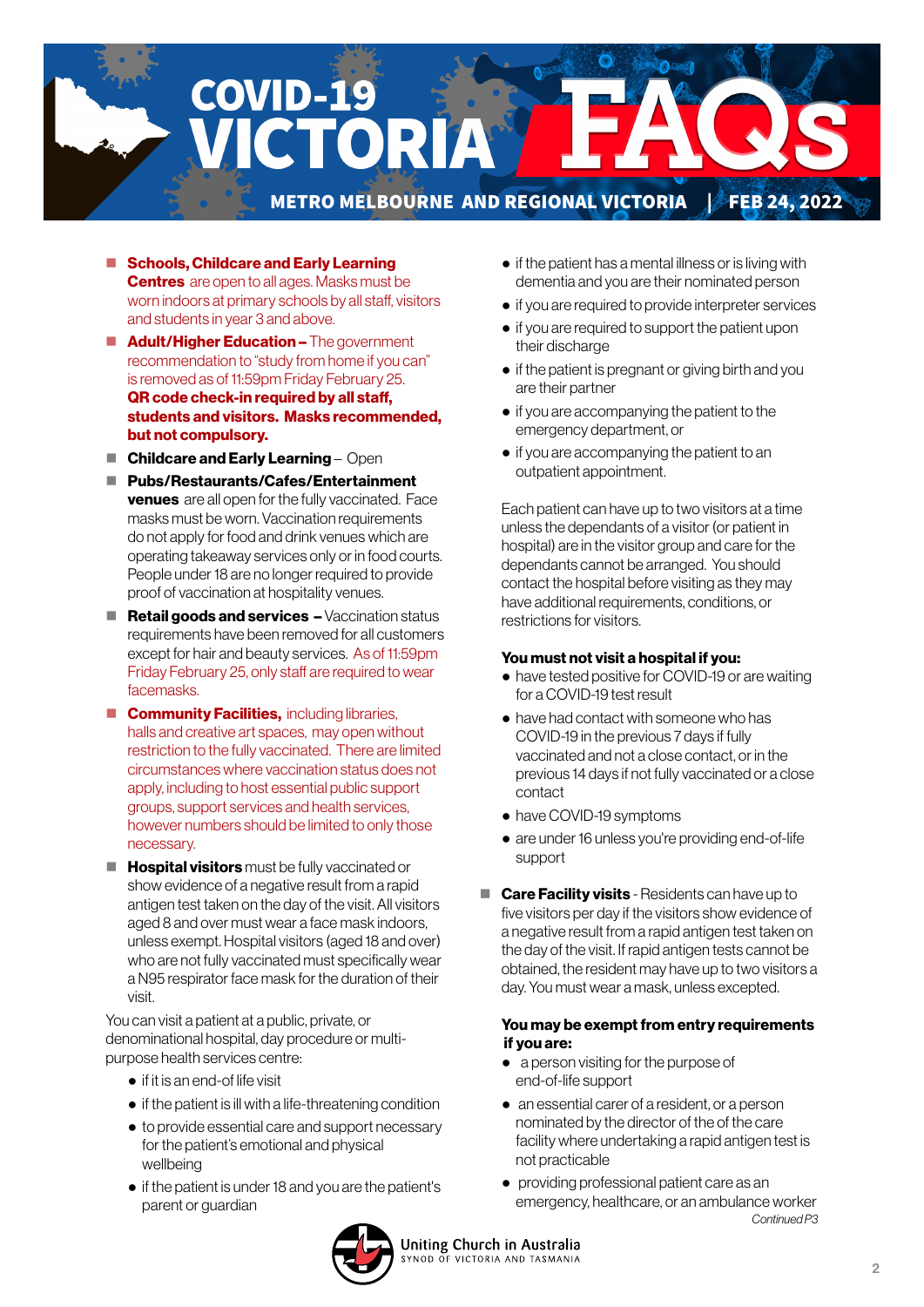

● able to provide evidence of a negative result from a PCR test taken within 24 hours of visiting

 Visitors must sign a declaration upon entry to state that they have not been in contact with a confirmed case in the past 7 days if fully vaccinated and if not a household contact, or the last 14 days if not fully vaccinated or if a household contact.

#### You must not visit a care facility to see patients if you:

- tested positive for COVID-19
- are a household contact
- have COVID-19 symptoms
- are waiting for a COVID-19 test result
- are an overseas traveller or an international aircrew service worker who just arrived in Victoria.

 Care facilities include residential aged care facilities, alcohol and drug residential services, homelessness residential services, disability residential services secure welfare services, shortterm accommodation and assistance dwellings, Supported Residential Services.

*THESE COVID FAQs are prepared with great care, based on the best available advice at the time they are written. As Victoria emerges from lockdown, we endeavour to navigate sometimes conflicting advice. Wherever possible we base guidance from multiple authoritative sources. However with the rapidity of change, sometimes the fine detail is either absent or made available at a later date. Where detail is missing, we deliberately err on the side of caution.* 

For further information visit: [https://www.](https://www.coronavirus.vic.gov.au) [coronavirus.vic.gov.au.](https://www.coronavirus.vic.gov.au) Should you have any further questions please email [Synod's](mailto:CrisisManagement%40victas.uca.org.au?subject=)  [Crisis Management Team.](mailto:CrisisManagement%40victas.uca.org.au?subject=)

# MULTI-LINGUAL RESOURCES

**Where can I find the current government guidelines in other languages?** 

Victorian Multi-cultural Commission Coronavirus (COVID-19): In-language advice and information at [https://www.multiculturalcommission.vic.](https://www.multiculturalcommission.vic.gov.au/coronavirus-language-advice-and-information) [gov.au/coronavirus-language-advice-and](https://www.multiculturalcommission.vic.gov.au/coronavirus-language-advice-and-information)[information.](https://www.multiculturalcommission.vic.gov.au/coronavirus-language-advice-and-information)

**Ethnolink** have information available in 51 languages at: [http://www.ethnolink.com.au/covid-%20](http://www.ethnolink.com.au/covid-%2019-coronavirus-translated-resources/) [19-coronavirus-translated-resources/](http://www.ethnolink.com.au/covid-%2019-coronavirus-translated-resources/) The Department of Home Affairs has extensive

multi-lingual resources available at: **[https://](https://Covid19inlanguage.homeaffairs.gov.au/)** [Covid19inlanguage.homeaffairs.gov.au/](https://Covid19inlanguage.homeaffairs.gov.au/)

The Victorian Multicultural Commission have release multi-lingual resources including:

- Audio messages: [https://cloud.think-hq.com.](https://cloud.think-hq.com.au/s/m9SX3ntGGqr7Sai) [au/s/m9SX3ntGGqr7Sai](https://cloud.think-hq.com.au/s/m9SX3ntGGqr7Sai)
- **Posters (JPG / PDF): [https://cloud.think-hq.](https://cloud.think-hq.com.au/s/m9SX3ntGGqr7Sai)** com.au/s/m9SX3ntGGar7Sai
- Social Media banners: [https://cloud.think-hq.](https://cloud.think-hq.com.au/s/m9SX3ntGGqr7Sai) [com.au/s/m9SX3ntGGqr7Sai](https://cloud.think-hq.com.au/s/m9SX3ntGGqr7Sai)

# GATHERINGS & CHURCH COUNCIL RESPONSIBILITIES

### **What face-to-face gatherings are permitted at church?**

Restrictions easing while there are still COVID-19 cases within the community is something we have not faced previously in Victoria. With an increased likelihood that at some stage an attendee at a gathering will be COVID positive, there are a number of considerations for all Church Councils:

- Have you reviewed and updated your [COVIDSafe Plan?](https://victas.uca.org.au/download/668/faq/8852/recovery-action-plan-checklist-v5)
- Is all COVID signage up-to-date?
- Also consider the information in the LIVING WITH COVID section (p5)

*Continued P4*

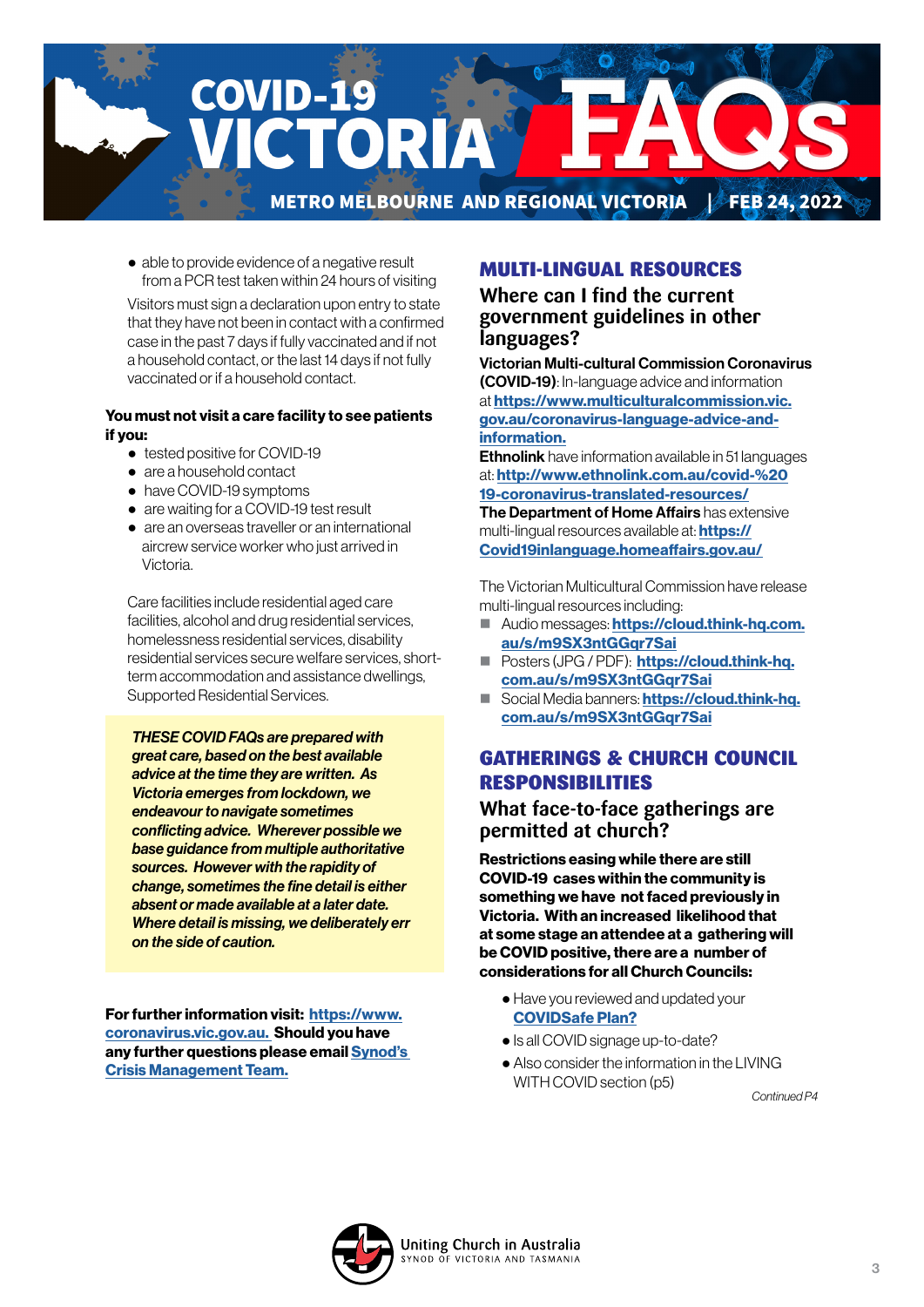

#### WORSHIP SERVICES Religious gatherings and ceremonies (including weddings and funerals)

If these events are held at places of worship there will not be any vaccination requirements or limits on participants, nor any requirement for organisers to check vaccination status. COVID QR code check-in is no longer required. QR Check-in codes may be removed, but should be stored safely in case these are again required in the future.

*As of 26/02/2022*

# **Can we gather for morning tea afterwards?**

Yes. As with previous advice, careful consideration should also be given to maintaining physical distancing as much as possible, and to limiting the sharing of utensils etc.

*As of 26/02/2022*

# **Can we sing?**

Yes. *As of 19/11/2021*

### **Is it permitted to provide transport ("give a lift") to people?**

Where possible, treat passengers in your car who are not members of your household as if they were travelling in a taxi:

- Your passenger should sit in the back seat to maintain physical distancing
- Everyone in the car should wear a fitted face mask unless they have a lawful exemption
- $\blacksquare$  Increase ventilation by opening windows wherever possible. Avoid having air-conditioning set to recirculate air.
- $\blacksquare$  High touch surfaces in the vehicle should be cleaned and sanitised regularly (eg door handles, seat belts etc)

It is now mandatory for all workers (including most volunteers) in Victoria to be fully vaccinated, and to provide proof to their workplace, to be able to work anywhere other than from their own homes. Fully vaccinated is defined as having received at least two doses.

### WHO NEEDS TO SEE AND RECORD THE PROOF OF VACCINATION STATUS?

Should proof be required by Health authorities, it is important that this information be available at the place where the work is done, or from where it is coordinated. Therefore, this information needs to be provided to, and recorded by, the Church Council for any authorised work activity on any church property or on behalf of the church.

Church councils do not need this information for staff of paid contractors (eg plumbers or garden maintenance companies) as their employer must receive and record this proof.

# WHO WOULD THIS APPLY TO AT OUR CHURCH?

Roles which would need to provide proof of vaccination status would likely include the worship leader, cleaner, organist/musician, those participating in recording/broadcasting live-streamed services, children's leader, food bank workers and anyone involved with building maintenance or gardening. A Church Council meeting is regarded as a 'work' event – all attendees must be fully vaccinated (at least two doses).

# DOES THIS REQUIREMENT APPLY TO MINISTERS?

While there appear to be some exemptions under certain circumstances from the requirement to gather this information from Ministers and other faith leaders, it is strongly recommended that Vaccination Status information be requested from Ministers to ensure compliance in all situations.

# WHAT IF THE PROOF IS NOT PROVIDED?

An employer of a worker must not permit a worker who is unvaccinated to work for that employer outside the worker's ordinary place of residence, unless that person is medically exempted from vaccination requirements. If an employer does not hold vaccination information about a worker, the employer must treat the worker as if the worker is unvaccinated.

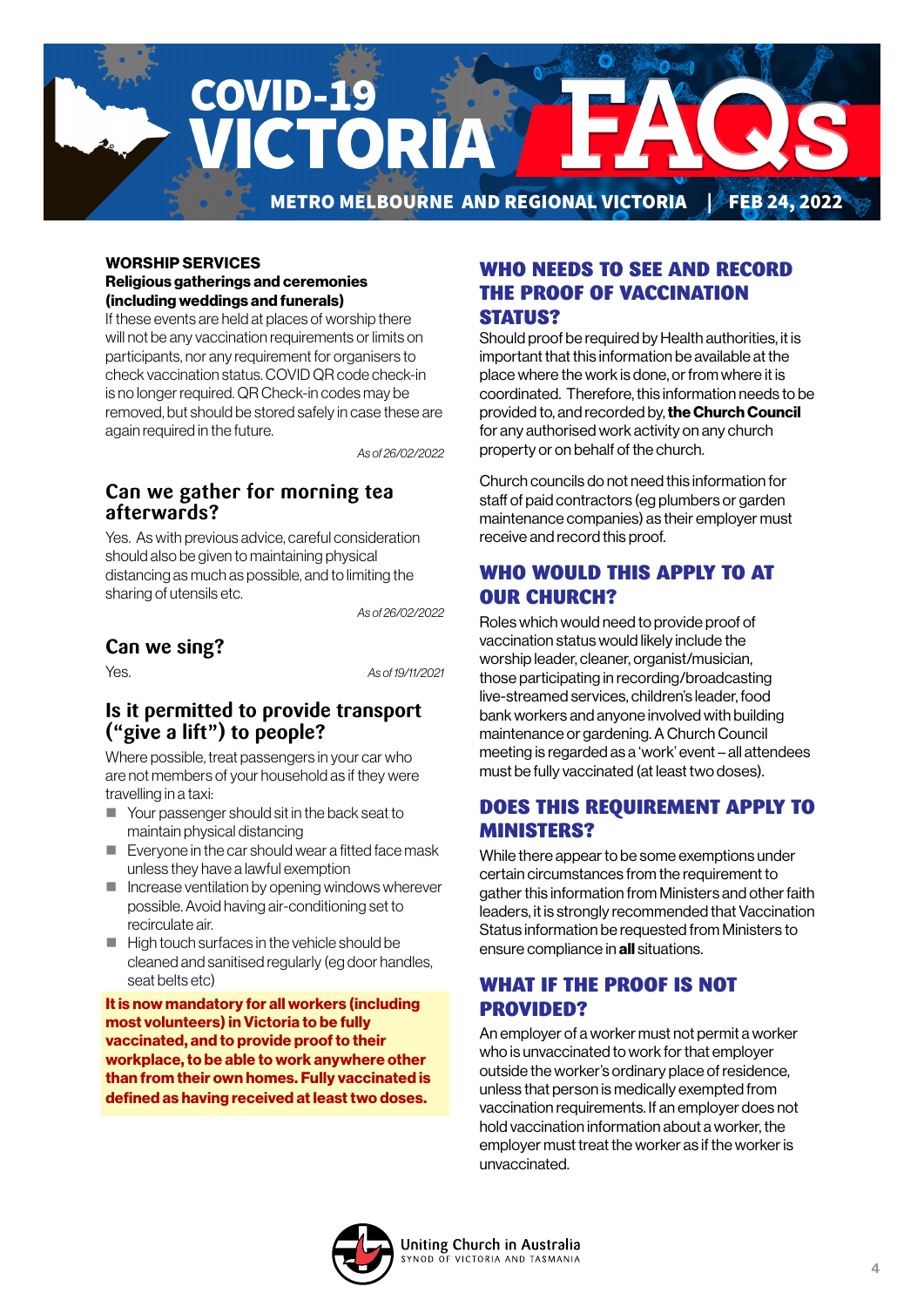

# WHAT INFORMATION IS REQUIRED?

The Vaccination register must record the name of all staff and volunteers working onsite.

Beside each, it must show

- ► For fully vaccinated (at least 2 doses)– the date of the latest two doses, the vaccination document number and the type of vaccine received.
- ► For partially vaccinated (1 dose)– the date of the 1<sup>st</sup> dose, the date due for 2<sup>nd</sup> dose and the type of vaccine received
- ► For excepted (medically exempt) as of Oct 29 a treating practitioner must complete the Australian Immunisation Medical Exemption Form (AIR form) uploaded to the Australian Immunisation Register. A digital certificate can then be downloaded by the person, or by their practitioner. An AIR form, either digital or print, is now the only acceptable proof of a medical exemption to vaccination.

### HOW SHOULD THE INFORMATION BE RECORDED?

The Synod of Victoria and Tasmania has produced a simple form to assist all Church Councils to meet the above obligation. [This form can be found here](https://victas.uca.org.au/download/668/faq/11504/worker-vaccination-status-record-congregations) 

### WHO WILL HAVE ACCESS TO THIS INFORMATION?

Synod's Crisis Management Team is recommending that no more than two people at any location have access to that location's staff vaccination records. It may be required at some point that authorised staff from either the Synod or Presbytery be able to verify compliance. At any time, this information may be requested by an Authorised Health Official.

### LIVING WITH COVID

Unlike previous post-lockdown reopenings where COVID had been eliminated, we must now learn to live with COVID-19 in the community. This means there is a likelihood that at some point many of us will come into contact with someone who is COVID-positive.

There are currently no specific guidelines available for religious gatherings and ceremonies. The following advice, based on government guidelines and

#### Do we need to notify the Health Department?

Unless there are five or more positive cases within seven days, there is no longer a requirement to notify the Health Department unless you have been asked to do so by the Department or a Local Public Health Unit. You should instead follow your COVID-safe plan requirements to identify people who may have been exposed and encourage them to undertake a COVID test and to self-isolate until a negative result is received. The requirement to notify the Health Department and close or social contacts is now with the person who tested positive. *(see requirements for individuals - below)*

Do we need to notify anyone if there has been a positive COVID case at our church or building? Whilst there is no longer a government-mandated requirement to notify either WorkSafe Vic or the DHHS, Synod's Safety Officer still needs to be notified. Email: [Elnura.Dulakovic@victas.uca.org.au.](mailto:Elnura.Dulakovic%40victas.uca.org.au.?subject=)

#### How do we identify who may have been exposed?

The government has redefined who is a "close contact". This now only applies to household contacts (the people you live with). Social contacts (anyone other than someone in your household) are asked only to get tested if they show any symptoms. See Requirements for individuals with COVID-19 (below) for further information.

#### Do we need to undertake a deep clean before re-opening?

Current guidelines no longer require a deep clean to be undertaken unless you are advised to do so by the Department of Health. However, a cleaning log record should be maintained and updated regularly. Please refer to the **DHHS COVID CLEANING** [GUIDE](https://victas.uca.org.au/download/668/faq/11557/covid-cleaning-guide) (V3 – Nov 2021) for full details on current requirements.

### REQUIREMENTS FOR INDIVIDUALS WITH COVID-19

#### If you have COVID-19 symptoms or are a household contact of someone with COVID-19:

- Get a rapid antigen test.
- $\blacksquare$  If you are unable to access a rapid antigen test, get a PCR test.
- If you can't get a PCR test, stay isolated until you can access either type of test. requirements for workplaces, should be followed. *Continued P6*

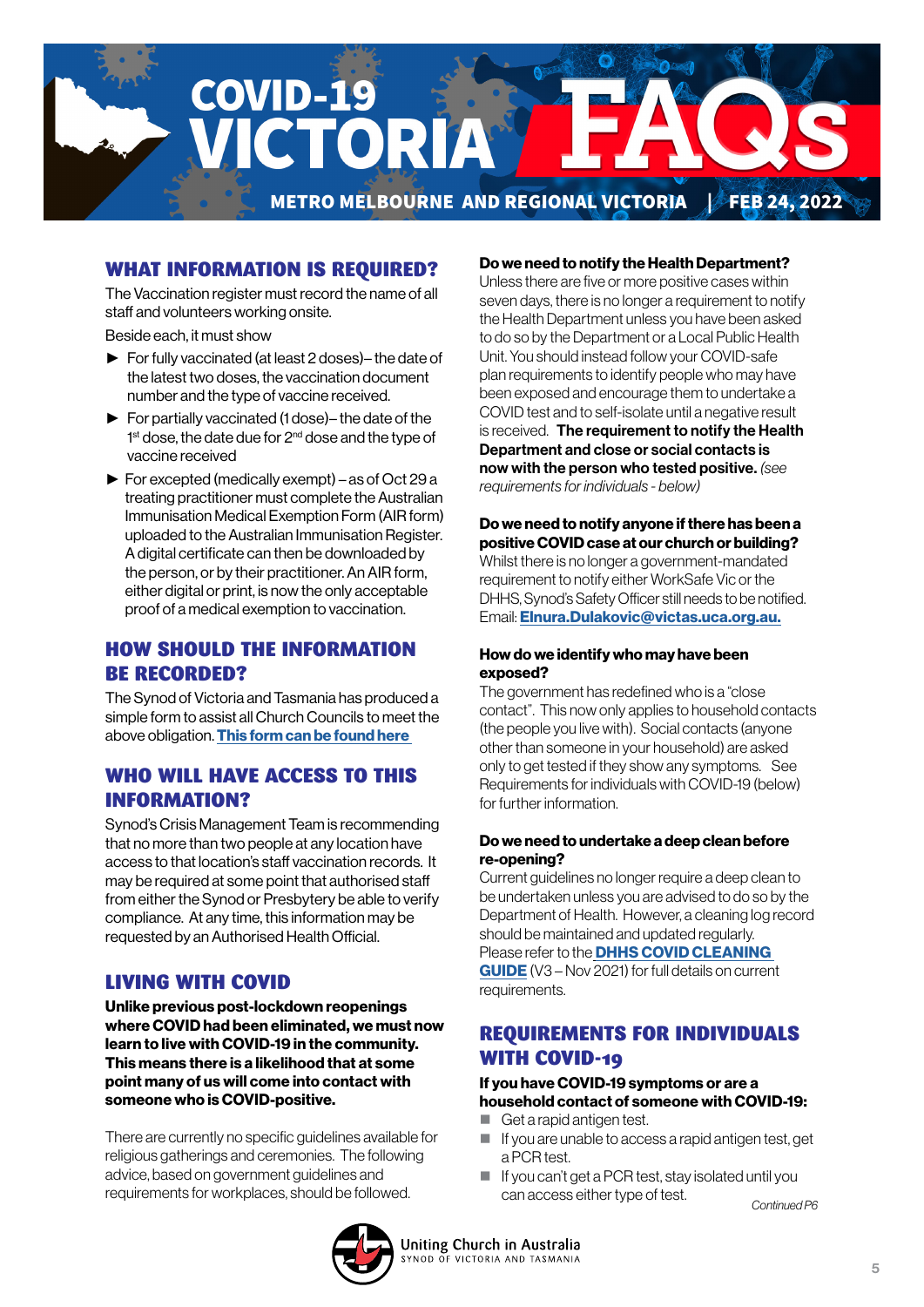

 $\blacksquare$  If you do not have symptoms and you are not a household contact, monitor for symptoms.

#### If you test positive on a rapid antigen test you must:

- 1. [report your result online](https://www.coronavirus.vic.gov.au/node/22270) or call 1800-675-398 as soon as possible.
- 2. Immediately isolate for 7 days from the day you took the rapid antigen test.
- 3. Follow the [government checklist]( https://www.coronavirus.vic.gov.au/checklist) and tell your contacts you have COVID-19.
	- Your household contacts must isolate for 7 days and take regular tests
	- Your social contacts must get tested if they have any symptoms
	- Advise your workplace or education facility that you have COVID-19.

*As of 10/01/2022*

# ATTENDANCE RECORD KEEPING

QR Code check-ins are no longer required for churches or church/community halls unless these are being used as entertainment venues (eg to hold a concert or dance) or as hospitality venues (eg café or coffee shop) both of which are only open to the fully vaccinated.

QR Code signage may be removed, but should be kept somewhere safe and easily accessible, should check-in requirements ever be reinstated.

Should any gathering (including worship, weddings, funerals) be held in a venue which is only open to the fully vaccinated (eg café, entertainment venue) all normal requirements of that venue apply, including the need for QR Code check-in by all attendees.

*As of 19/02/2022*

# **Face to Face Gatherings away from church**

There are no limits on the number of people who may gather in a private residence or public place. The government strongly recommends that all visitors to your home or who gather in a public place are fully vaccinated.

*As of 19/11/2021*

# CHURCH/COMMUNITY HALLS

### **Under what circumstances can Community/Church Halls be used?**

Community Facilities, including libraries, halls and creative art spaces, may open without restriction to the fully vaccinated. There are limited circumstances where vaccination status does not apply, including to host essential public support groups, support services and health services, however numbers should be limited to only those necessary.

Every venue must have a COVID-safe plan in place. All physical distancing and hygiene requirements must be met. As of 11:59pm Friday Feb 25, face masks are no longer required.

*As of 26/02/2022*

QR Code Check-in is no longer required unless these are being used for as an entertainment or hospitality venue (eg café or coffee shop). *As of 19/02/2022*

#### RENTED & HIRED FACILITIES – Who is

responsible for ensuring properties are COVID compliant?

- $\blacksquare$  If you rent hire or licence out property to more than one organisation or group on a casual or nonexclusive basis (eg support groups, community groups, classes) using our standard Hire Agreement (Victoria) whether one-off or recurring, the Responsibility for maintaining all COVID-19 compliance, including cleaning to standard remains with the congregation as the responsible body. However, you may pass on the reasonable additional cost of cleaning or other necessary Covid-19 safety measures to the Hirer if you notify them in advance of the additional cost.
- If you rent out property to one organisation or group on an exclusive use basis (under a Lease or Licence), the responsibility for maintaining all COVID-19 compliance falls to the tenant.
- If in doubt, seek advice from your presbytery or contact [crisismanagement@victas.uca.org.au](mailto:crisismanagement%40victas.uca.org.au%20?subject=) *As of 25/01/2022*

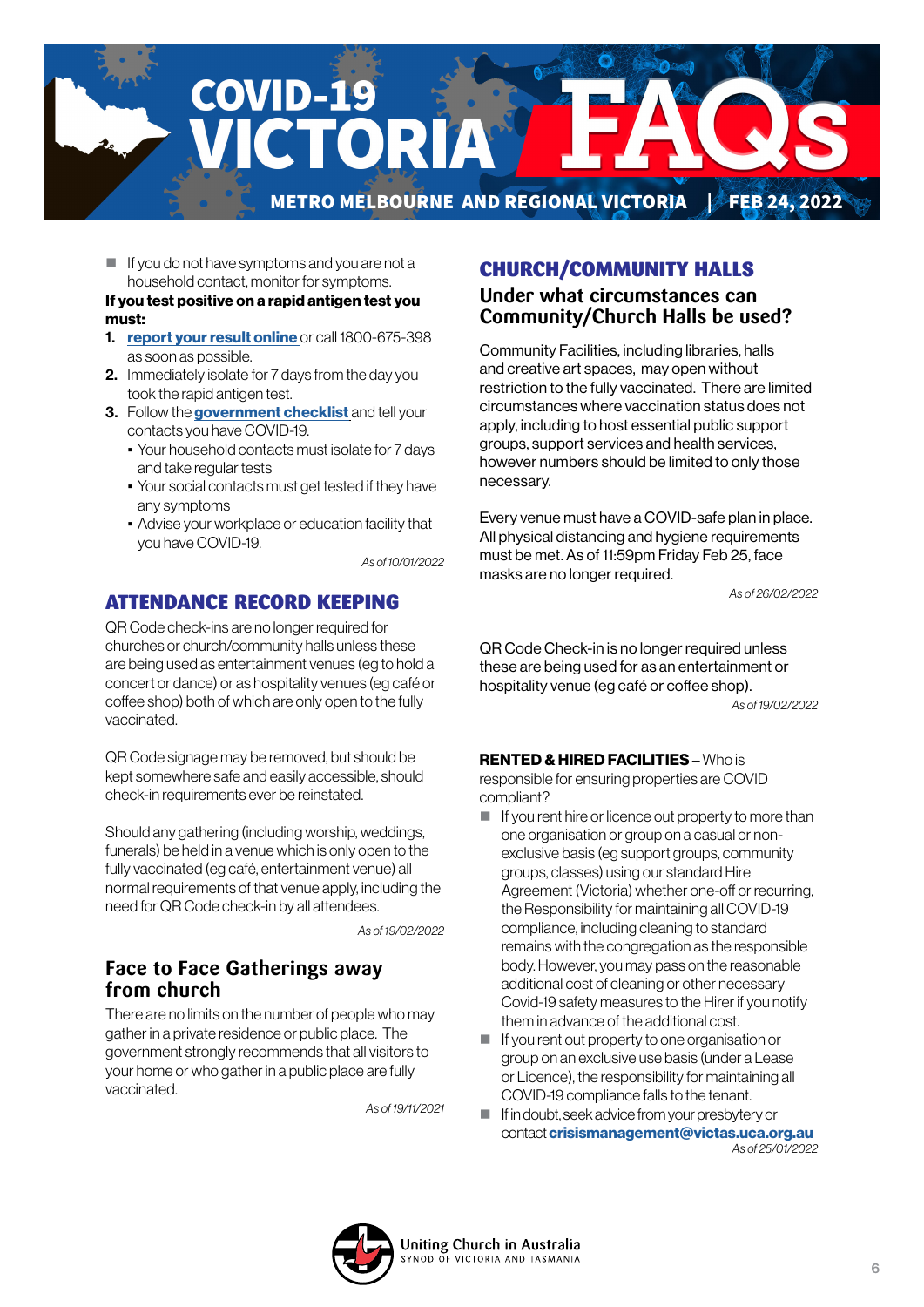

# COVID-SAFE PLANS

### **Do we need to complete a CovidSafe plan and/or UCA Covid Recovery Action Checklist?**

Having completed the Covid Recovery Action Plan Checklist, **[https://victas.uca.org.au/](https://victas.uca.org.au/download/668/faq/8852/recovery-action-plan-checklist-v5)** [download/668/faq/8852/recovery-action](https://victas.uca.org.au/download/668/faq/8852/recovery-action-plan-checklist-v5)[plan-checklist-v5](https://victas.uca.org.au/download/668/faq/8852/recovery-action-plan-checklist-v5) if you are keeping this up-to-date, This can be your Covid-Safe Plan.

You must be able to provide a copy immediately if requested by any authorised Health officer. There are substantial fines for every breach of current COVID-safe requirements, for which the congregation will be liable.

### HOLY COMMUNION

# **How can Holy Communion services reflect COVID safe practices?**

Careful consideration should be given to how Holy Communion can be conducted appropriately, including maintaining distance, hygiene and not sharing communion ware.

For congregations livestreaming worship, the Assembly guidelines remain in place until July 2022 and can be found at: [https://www.assembly.](https://
www.assembly.uca.org.au/news/item/3163-
temporary-arrangements-for-holycommunion ) [uca.org.au/news/item/3163-temporary](https://
www.assembly.uca.org.au/news/item/3163-
temporary-arrangements-for-holycommunion )[arrangements-for-holycommunion](https://
www.assembly.uca.org.au/news/item/3163-
temporary-arrangements-for-holycommunion ) 

For some thoughts on how to conduct Holy Communion in a COVID-safe manner read Rev Dr Sally Douglas' November 2020 article at [https://](https://

victas.uca.org.au/how-can-we-keep-holy-

communion-covid-19-safe/) [victas.uca.org.au/how-can-we-keep-holy](https://

victas.uca.org.au/how-can-we-keep-holy-

communion-covid-19-safe/)[communion-covid-19-safe/.](https://

victas.uca.org.au/how-can-we-keep-holy-

communion-covid-19-safe/) 

*As of 19/11/2021*

# SAFE (DIGITAL) MINISTRY

### **What safety measures should be adopted for ministry within the digital space?**

The Culture of Safety Unit has prepared some guidelines for leaders and communities, offering commentary and interpretation of how our existing Child Safety resources and policies, and the Uniting Church Code of Ethics, continue to shape our digital ministry practices. To view the guidelines visit: <https://victas.uca.org.au/safe-digital-ministry/>

*As of 07/04/2020*

# MINISTERS IN HIGH RISK GROUPS

Ministers in high-risk groups should discuss with their medical practitioners, presbytery and Church Councils the appropriateness of their involvement in services and what additional safeguards may be required to protect their own health.

High risk groups include people who are:

- aged over 70.
- over 65 with chronic health conditions,
- **I** immune-compromised, or
- Indigenous people over 50 with chronic health conditions

*As of 28/10/2021*

# ZOOM VIRTUAL MEETING LICENCES **What does it cost for a Zoom meeting licence?**

If you plan on using Zoom frequently and/ or require full functionality, Synod Ministries and Operations along with other Synods have negotiated with Zoom to purchase a bulk deal. As such we are able to provide Zoom licences for a cost of just \$7.93 per month. If your presbytery or congregation is interested, please contact: [George.Delice@victas.uca.org.au](mailto:George.Delice%40victas.uca.org.au?subject=)

You will need to provide: Number of licences required and the details of the contact person (including their email address)

*As of 08/07/2020*

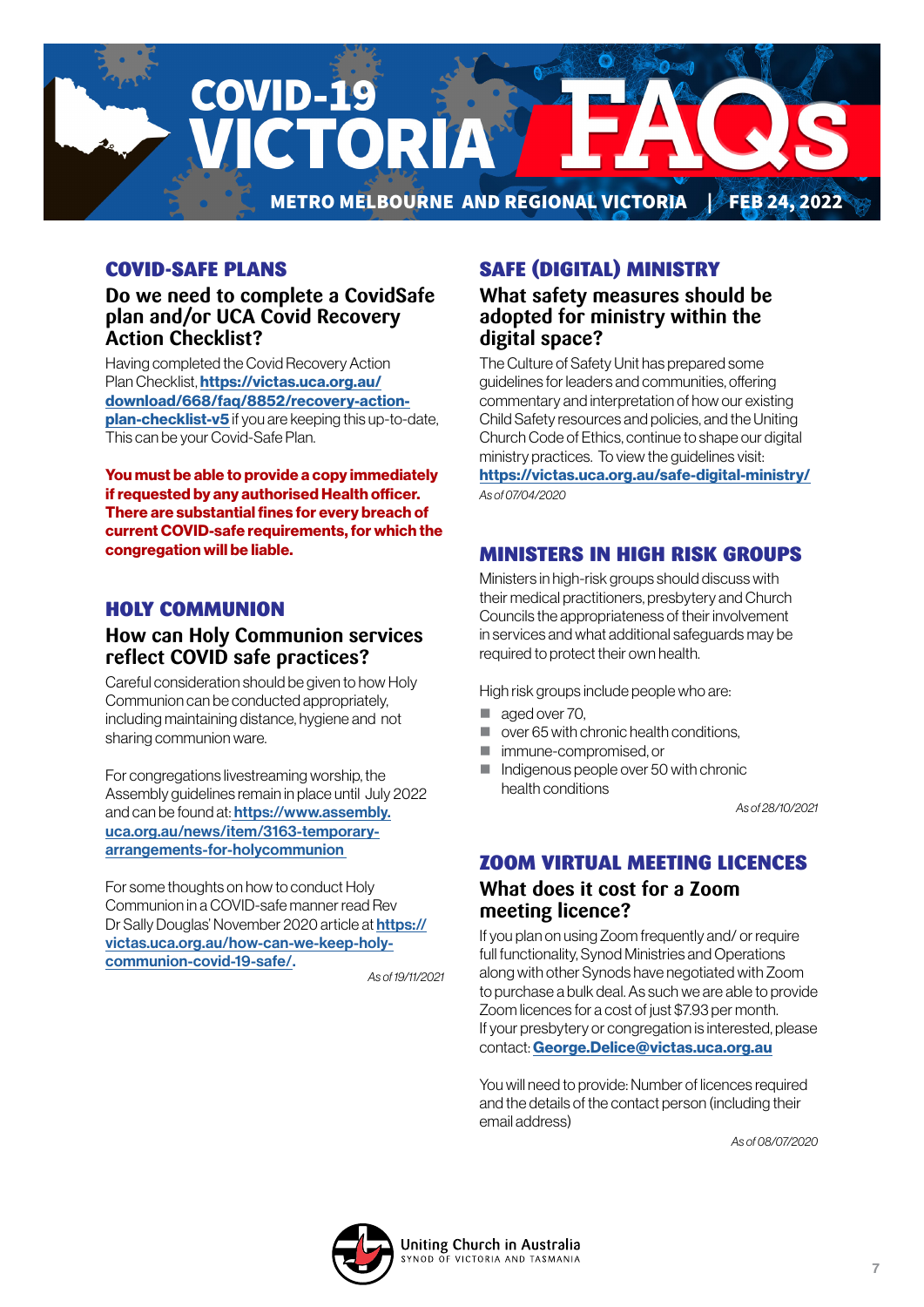

# OP SHOPS

# **How do we keep our Op Shop Covid-safe?**

Op Shops run by Uniting VicTas must follow guidance issued by Uniting.

All UCA Op Shops should be regarded as any other non-essential retail store, all of which remain subject to restrictions including:

- All staff, including volunteers, must be fully vaccinated (at least two doses), unless medically exempt, and must have provided proof of their vaccination status.
- As of 11:59pm Friday Feb 25 customers are no longer required to wear face masks, however all staff and volunteers are required to wear a face mask whilst working indoors unless medically exempt.
- UCA Op Shops, as church workplaces, are required to complete sections A and B of the Recovery Action Plan Checklist to ensure that they are Covid-complient and a copy sent to **[elnura.](mailto:elnura.dulakovic%40victas.uca.org.au%20%20?subject=)** [dulakovic@victas.uca.org.au](mailto:elnura.dulakovic%40victas.uca.org.au%20%20?subject=)
- Failure to comply with all current COVID [restrictions and requirements, including](mailto:elnura.dulakovic%40victas.uca.org.au%20%20?subject=)  [those above, may incur substantial fines if](mailto:elnura.dulakovic%40victas.uca.org.au%20%20?subject=)  [compliance audited by Health officials](mailto:elnura.dulakovic%40victas.uca.org.au%20%20?subject=).
- Gloves should be worn when handling cash and any donated goods.
- Donated goods should be received contactless where possible. All items should be cleaned in line with COVID cleaning practices as soon as practical. Hands should be washed regularly whilst, and immediately after, handling any donated items. It is also recommended that WARNING signs should be displayed to ensure all staff and volunteers adhere to these precautions.

*As of 26/02/2022*

#### VOLUNTEERS:

Since November 26, 2021 all volunteers are required to be fully vaccinated (at least two doses), unless medically exempt before they can attend any workplace outside their own home. They must also provide evidence of their current vaccination status to the 'employer' before attending any workplace.

Even with a face mask, you should keep at least 1.5 metres between yourself and others at all times and practice good hygiene. If you are in a high-risk group, you can volunteer, however, consider minimising the number of different people you interact with. Highrisk groups include people aged 70 years and over, people aged 65 years and over with chronic medical conditions, people with compromised immune systems and Aboriginal and Torres Strait Islander people over the age of 50.

*As of 08/07/2021*

### **MARKETS**

### **Can we hold garage sales and/or markets?**

Markets may operate within the same guidelines as retail stores.

*As of 16/12/2021*

### FIRST AID PRECAUTIONS

### **In the event of someone needing first aid treatment, are there any additional precautions required?**

Anyone administering first aid should use general droplet and contact precautions, namely a face mask for the person they are treating which they should encourage the person to apply themselves, a face mask and gloves for the first aider, and goggles for the first aider (if available).

In the event that a first aider has a reason to suspect a person is infected with COVID-19, they should try to limit their contact with that person as much as they can, meaning they should avoid physical contact (e.g. checking pulses and performing physical assessments) unless absolutely necessary, such as performing CPR or putting people in a recovery position if they are unconscious and/or struggling to breathe.

*As of 11/06/2020*